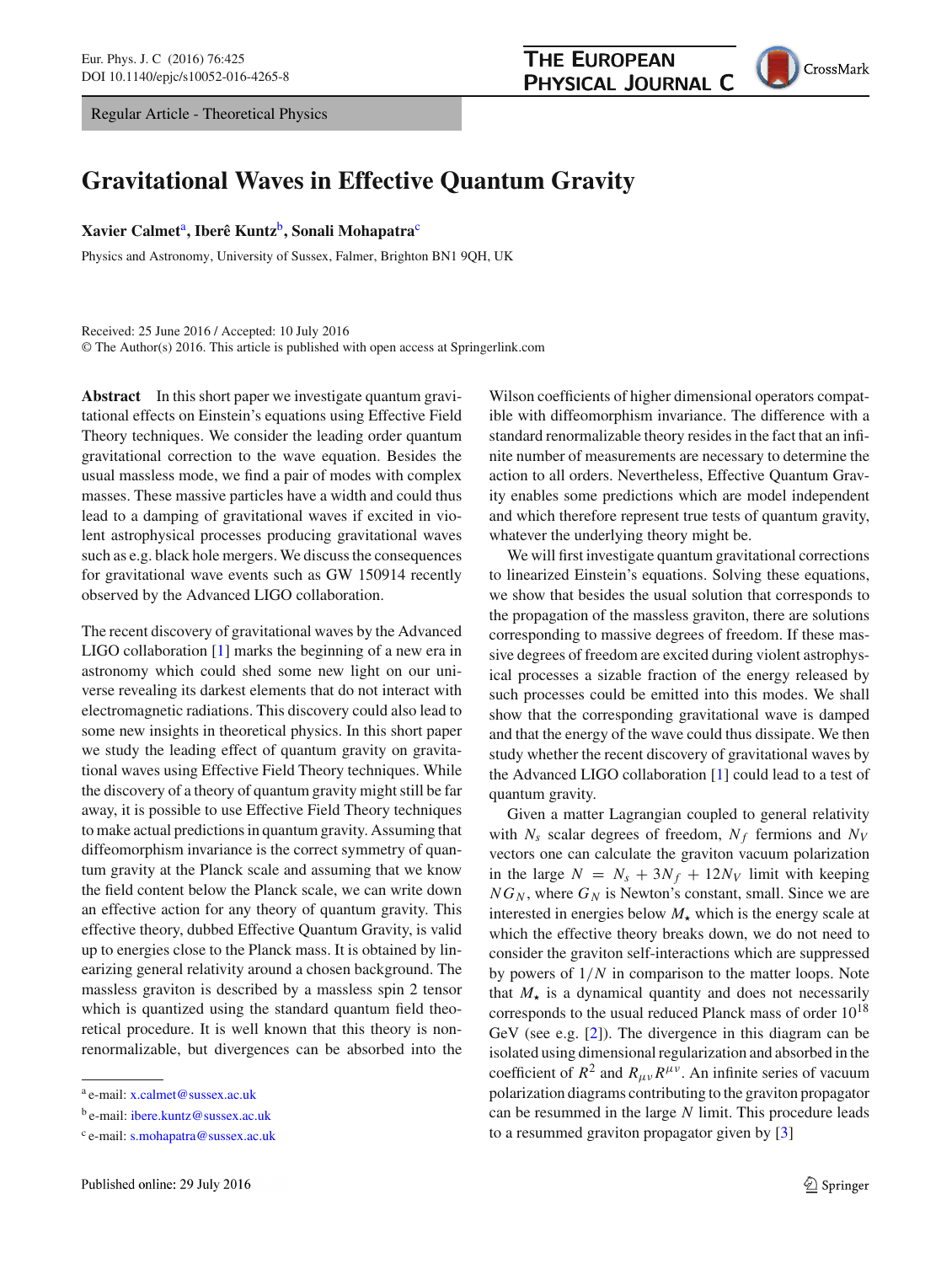$$
i D^{\alpha\beta,\mu\nu}(q^2) = \frac{i \left( L^{\alpha\mu} L^{\beta\nu} + L^{\alpha\nu} L^{\beta\mu} - L^{\alpha\beta} L^{\mu\nu} \right)}{2q^2 \left( 1 - \frac{N G_N q^2}{120\pi} \log \left( -\frac{q^2}{\mu^2} \right) \right)} \tag{1}
$$

with  $L^{\mu\nu}(q) = \eta^{\mu\nu} - q^{\mu}q^{\nu}/q^2$  and where  $\mu$  is the renormalization scale. This resummed propagator is the source of interesting acausal and non-local effects which have just started to be investigated [\[3](#page-3-2)[–8](#page-3-3)]. Here we shall focus on how these quantum gravity effects affect gravitational waves.

From the resummed graviton propagator in momentum space, we can directly read off the classical field equation for the spin 2 gravitational wave in momentum space

$$
2q^{2} \left( 1 - \frac{NG_{N}q^{2}}{120\pi} \log \left( -\frac{q^{2}}{\mu^{2}} \right) \right) = 0.
$$
 (2)

This equation has three solutions [\[7\]](#page-3-4):

$$
q_1^2 = 0,
$$
  
\n
$$
q_2^2 = \frac{1}{G_N N} \frac{120\pi}{W\left(\frac{-120\pi}{\mu^2 N G_N}\right)},
$$
  
\n
$$
q_3^2 = (q_2^2)^*,
$$
\n(3)

where *W* is the Lambert function. The complex pole corresponds to a new massive degree of freedom with a complex mass (i.e. they have a width [\[7](#page-3-4)]). The general wave solution is thus of the form

squared mass and the width term. We shall not investigate this Lee-Wick pole further and assume that this potential problem is cured by strong gravitational interactions. The renormalization scale needs to be adjusted to match the number of particles included in the model. Indeed, to a good approximation the real part of the complex pole is of the order of

$$
|\text{Re } q_2| \sim \sqrt{\frac{120\pi}{NG_N}}
$$
 (5)

which corresponds to the energy scale  $M_{\star}$  at which the effective theory breaks down. Indeed, the complex pole will lead to acausal effects and it is thus a signal of strong quantum gravitational effects which cannot be described within the realm of the effective theory. We should thus pick our renormalization scale  $\mu$  of the order of  $M_{\star} \sim |\text{Re } q_2|$ . We have

$$
q_2^2 \approx \pm \frac{1}{G_N N} \frac{120\pi}{W(-1)} \approx \mp (0.17 + 0.71 i) \frac{120\pi}{G_N N},
$$
 (6)

and we thus find the mass of the complex pole:

$$
m_2 = (0.53 - 0.67 i) \sqrt{\frac{120\pi}{G_N N}}.
$$
\n(7)

As emphasized before, the mass of this object depends on the number of fields in the theory. The corresponding wave has a frequency:

$$
w_2 = q_2^0 = \pm \sqrt{\vec{q}_2 \cdot \vec{q}_2 + (0.17 + 0.71 \, i) \frac{120\pi}{G_N N}}
$$
  
= 
$$
\pm \left( \frac{1}{\sqrt{2}} \sqrt{\sqrt{\left( \vec{q}_2 \cdot \vec{q}_2 + 0.17 \frac{120\pi}{G_N N} \right)^2 + \left( 0.71 \frac{120\pi}{G_N N} \right)^2 + \vec{q}_2 \cdot \vec{q}_2 + 0.17 \frac{120\pi}{G_N N}}
$$
  
+ 
$$
i \frac{1}{\sqrt{2}} \sqrt{\sqrt{\left( \vec{q}_2 \cdot \vec{q}_2 + 0.17 \frac{120\pi}{G_N N} \right)^2 + \left( 0.71 \frac{120\pi}{G_N N} \right)^2 - \vec{q}_2 \cdot \vec{q}_2 - 0.17 \frac{120\pi}{G_N N}} \right). \tag{8}
$$

$$
h^{\mu\nu}(x) = a_1^{\mu\nu} \exp(-iq_{1\alpha}x^{\alpha}) + a_2^{\mu\nu} \exp(-iq_{2\alpha}x^{\alpha}) + a_3^{\mu\nu} \exp(-iq_{2\alpha}x^{\alpha}).
$$
 (4)

We therefore have three degrees of freedom which can be excited in gravitational processes leading to the emission of gravitational waves. Note that our solution is linear, nonlinearities in gravitational waves (see e.g. [\[9\]](#page-3-5)) have been investigated and are as expected very small.

The position of the complex pole depends on the number of fields in the model. In the standard model of particle physics, one has  $N_s = 4$ ,  $N_f = 45$ , and  $N_V = 12$ . We thus find *N* = 283 and the pair of complex poles at  $(7-3i) \times 10^{18}$ GeV and  $(7 + 3i) \times 10^{18}$  GeV. Note that the pole  $q_3^2$  corresponds to a particle which has an incorrect sign between the The imaginary part of the complex pole will lead to a damping of the component of the gravitational wave corresponding to that mode. The complex poles are gravitationally coupled to matter, we must thus assume that the massive modes are produced at the same rate as the usual massless graviton mode if this is allowed kinematically. During an astrophysical event leading to gravitational waves, some of the energy will be emitted into these massive modes which will decay rather quickly because of their large decay width. The possible damping of the gravitational wave implies that care should be taken when relating the energy of the gravitational wave observed on earth to that of the astrophysical event as some of this energy could have been dissipated away as the wave travels towards earth.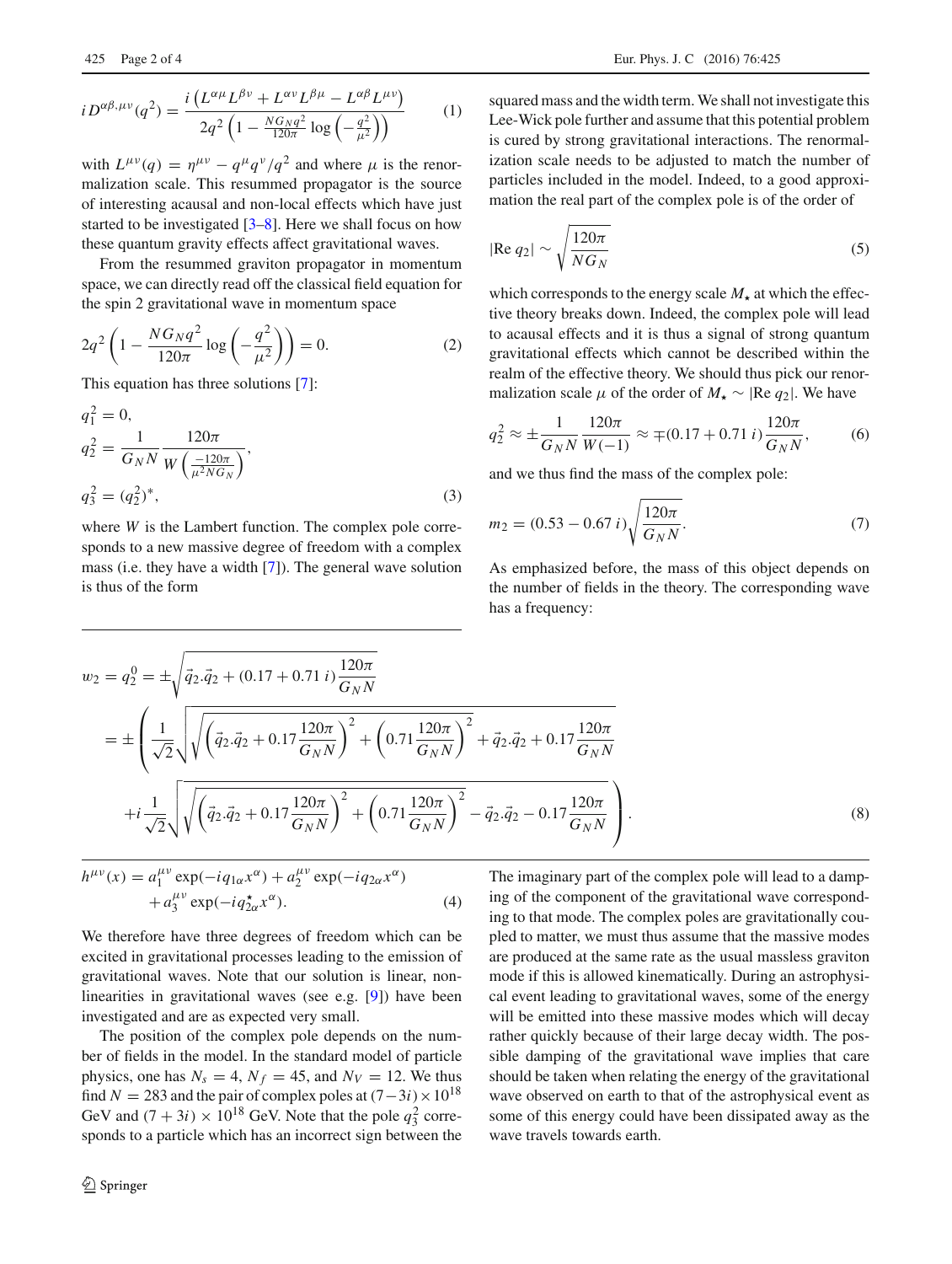The idea that gravitational waves could experience some damping has been considered before [\[10](#page-3-6)], however it is well known that the graviton cannot split into many gravitons, even at the quantum level [\[11\]](#page-3-7), if there was such an effect it would have to be at the non-perturbative level [\[12](#page-3-8)]. In our case, the massless mode is not damped, there is thus no contradiction with the work of [\[11](#page-3-7)]. Also, as emphasized before the dispersion relation of the massless mode of the gravitational wave is not affected, we do not violate any essentially symmetry such as Lorentz invariance. This is in contrast to the model presented in [\[13](#page-3-9)].

Since the complex poles couple with the same coupling to matter as the usual massless graviton, we can think of them as a massive graviton although strictly speaking these objects have two polarizations only in contrast to massive gravitons that have five. This idea has been applied in the context of  $F(R)$  gravity  $[14]$  $[14]$  (see also  $[15, 16]$  $[15, 16]$  for earlier works on gravitational waves in  $F(R)$  gravity). We shall assume that these massive modes can be excited during the merger of two black holes. As a rough approximation, we shall assume that all the energy released during the merger is emitted into these modes. Given this assumption, we can use the limit derived by the LIGO collaboration on a graviton mass. We know that  $m<sub>g</sub> < 1.2 \times 10^{-22}$  eV and we can thus get a limit:

$$
\sqrt{\text{Re}\left(\frac{1}{G_N N}\frac{120\pi}{W\left(\frac{-120\pi M_P^2}{\mu^2 N}\right)}\right)} < 1.2 \times 10^{-22} \text{ eV} \tag{9}
$$

we thus obtain a lower bound on *N*:  $N > 4 \times 10^{102}$  if all the energy of the merger was carried away by massive modes. Clearly this is not realistic as the massless mode will be excited. However, it implies that if the massive modes are produced, they will only arrive on earth if their masses are smaller than  $1.2 \times 10^{-22}$  eV. Waves corresponding to more massive poles will be damped before reaching earth. We shall see that there are tighter bounds on the mass of these objects coming from Eötvös type pendulum experiments.

At this stage, we need to discuss which modes can be produced during the two black holes merger that led to the gravitational wave observed by the LIGO collaboration. The LIGO collaboration estimates that the gravitational wave GW150914 is produced by the coalescence of two black holes: the black holes follow an inspiral orbit before merging, and subsequently going through a final black hole ringdown. Over 0.2 s, the signal increases in frequency and amplitude in about 8 cycles from 35 to 150 Hz, where the amplitude reaches a maximum [\[1\]](#page-3-0). The typical energy of the gravitational wave is of the order of 150 Hz or  $6 \times 10^{-13}$  eV. In other words, if the gravitational wave had been emitted in the massive mode, they could not have been heavier than  $6 \times 10^{-22}$ GeV. However, this shows that it is perfectly conceivable that

a sizable number of massive gravitons with  $m_g < 1.2 \times 10^{-22}$ eV could have been produced.

Let us now revisit the bound on the number of fields *N* and thus the new complex pole using Eötvös type pendulum experiments looking for deviations of the Newtonian 1/*r* potential. The resummed graviton propagator discussed above can be represented by the effective operator

$$
\frac{N}{2304\pi^2} R \log\left(\frac{\Box}{\mu^2}\right) R \tag{10}
$$

where  $R$  is the Ricci scalar. As explained above the log term will be a contribution of order 1, this operator is thus very similar to the more familiar  $cR^2$  term studied by Stelle long ago. The current bound on the Wilson coefficient of  $c$  is  $c <$ 10<sup>61</sup> [\[17](#page-3-13)[–19](#page-3-14)]. We can translate this bound into a bound on *N*:  $N < 2 \times 10^{65}$ . This implies that the mass of the complex pole must be larger than  $5 \times 10^{-13}$  GeV. This bound, although very weak, is more constraining than the one we have obtained from the graviton mass by 37 orders of magnitude.

In this short paper we have investigated quantum gravitational effects in gravitational waves using conservative effective theory methods which are model independent. We found that quantum gravity leads to new poles in the propagator of the graviton besides the usual massless pole. These new states are massive and couple gravitationally to matter. If kinematically allowed, they would thus be produced in roughly the same amount as the usual massless mode in energetic astrophysical events. A sizable amount of the energy produced in astrophysical events could thus be carried away by massive modes which would decay and lead to a damping of this component of the gravitational wave. While our backof-the-envelope calculation indicates that the energy released in the merger recently observed by LIGO was unlikely to be high enough to produce such modes, one should be careful in extrapolating the amount of energy of astrophysical events from the energy of the gravitational wave observed on earth. This effect could be particularly important for primordial gravitational waves if the scale of inflation is in the region of  $10^{16}$  GeV, i.e. within a few orders of magnitude of the Planck scale.

**Acknowledgments** This work is supported in part by the Science and Technology Facilities Council (Grant Number ST/L000504/1), by a Chancellor's International Scholarship of the University of Sussex and by the National Council for Scientific and Technological Development (CNPq—Brazil).

**Open Access** This article is distributed under the terms of the Creative Commons Attribution 4.0 International License [\(http://creativecomm](http://creativecommons.org/licenses/by/4.0/) [ons.org/licenses/by/4.0/\)](http://creativecommons.org/licenses/by/4.0/), which permits unrestricted use, distribution, and reproduction in any medium, provided you give appropriate credit to the original author(s) and the source, provide a link to the Creative Commons license, and indicate if changes were made. Funded by SCOAP<sup>3</sup>.